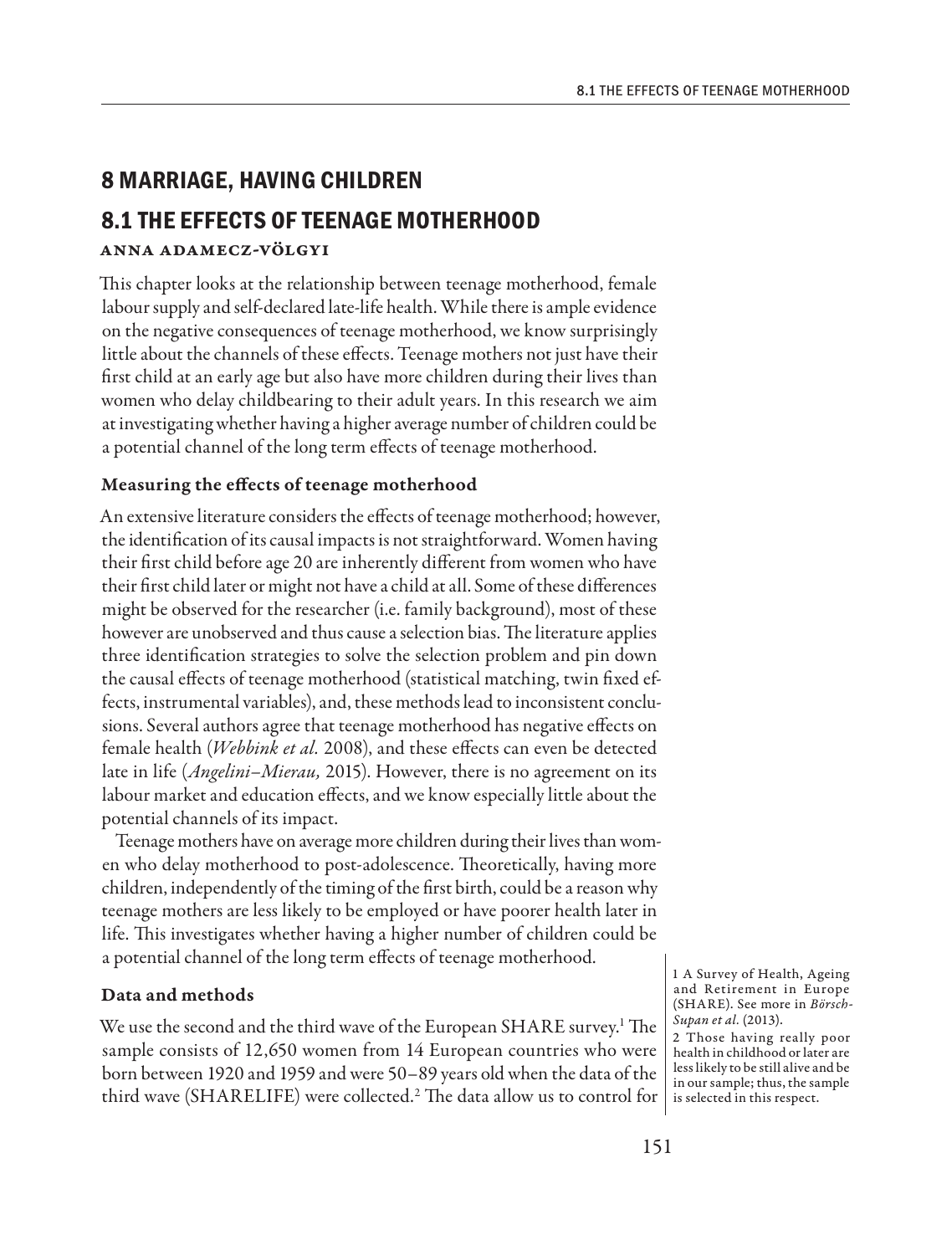the childhood socio-economic background, health and cognitive abilities of women, and controlling for this rich set of childhood characteristics hopefully decreases the estimation bias due to the selection of teenage mothers.

Building on *Angelini–Mierau* (2015), we are estimating the relationship between having the first child before age 20, and, our two outcome variables (life-long employment history of women, late life health) using linear probability models. We extend their empirical strategy with two elements. First, in addition to their measure of self-declared health status, we define an outcome variable that captures the probability of employment between ages 20–65. Second, we are investigating whether the baseline relationship changes between teenage motherhood and the two outcome variables if we control for the number of children women chose to have.

*Table 8.1.1* compares the explanatory variables between teenage mothers and women who either had their first child after age 20, or did not have a child (comparison group). Teenage mothers tend to come from lower socio-economic backgrounds but their childhood health has not been worse than those of the comparison group. Teenage mothers are less likely to have one or two and more likely to have three or more children than women in the comparison group.

|                                           | Comparison | Teenage | Two-sided t-test |
|-------------------------------------------|------------|---------|------------------|
|                                           | group      | mothers | p-values         |
| <b>Fertility</b>                          |            |         |                  |
| Has child                                 | 0.88       | 1.00    | $0.000***$       |
| One child                                 | 0.16       | 0.09    | $0.000***$       |
| Two children                              | 0.41       | 0.38    | $0.079^{*}$      |
| Three children                            | 0.19       | 0.29    | $0.000***$       |
| Four children                             | 0.07       | 0.12    | $0.000***$       |
| Five or more children                     | 0.05       | 0.13    | $0.000***$       |
| Age at the time of the survey             | 66.30      | 64.57   | $0.000***$       |
| <b>Childhood characteristics: family</b>  |            |         |                  |
| Parents smoked                            | 0.61       | 0.61    | 0.801            |
| Parents were heavy drinkers               | 0.08       | 0.13    | $0.000***$       |
| Parents had mental problems               | 0.03       | 0.03    | 0.170            |
| Mother lived with the child               | 0.96       | 0.95    | 0.112            |
| Father lived with the child               | 0.92       | 0.84    | $0.000***$       |
| <b>Childhood characteristics: housing</b> |            |         |                  |
| No. of rooms per person in the family     | 0.73       | 0.62    | $0.000***$       |
| <b>Bathroom</b>                           | 0.32       | 0.24    | $0.000***$       |
| Cold running water                        | 0.69       | 0.64    | $0.002***$       |
| Hot running water                         | 0.34       | 0.24    | $0.000***$       |
| Inside toilet                             | 0.52       | 0.41    | $0.000***$       |
| Central heating                           | 0.18       | 0.13    | $0.000$ ***      |

Table 8.1.1: Background characteristics and fertility of women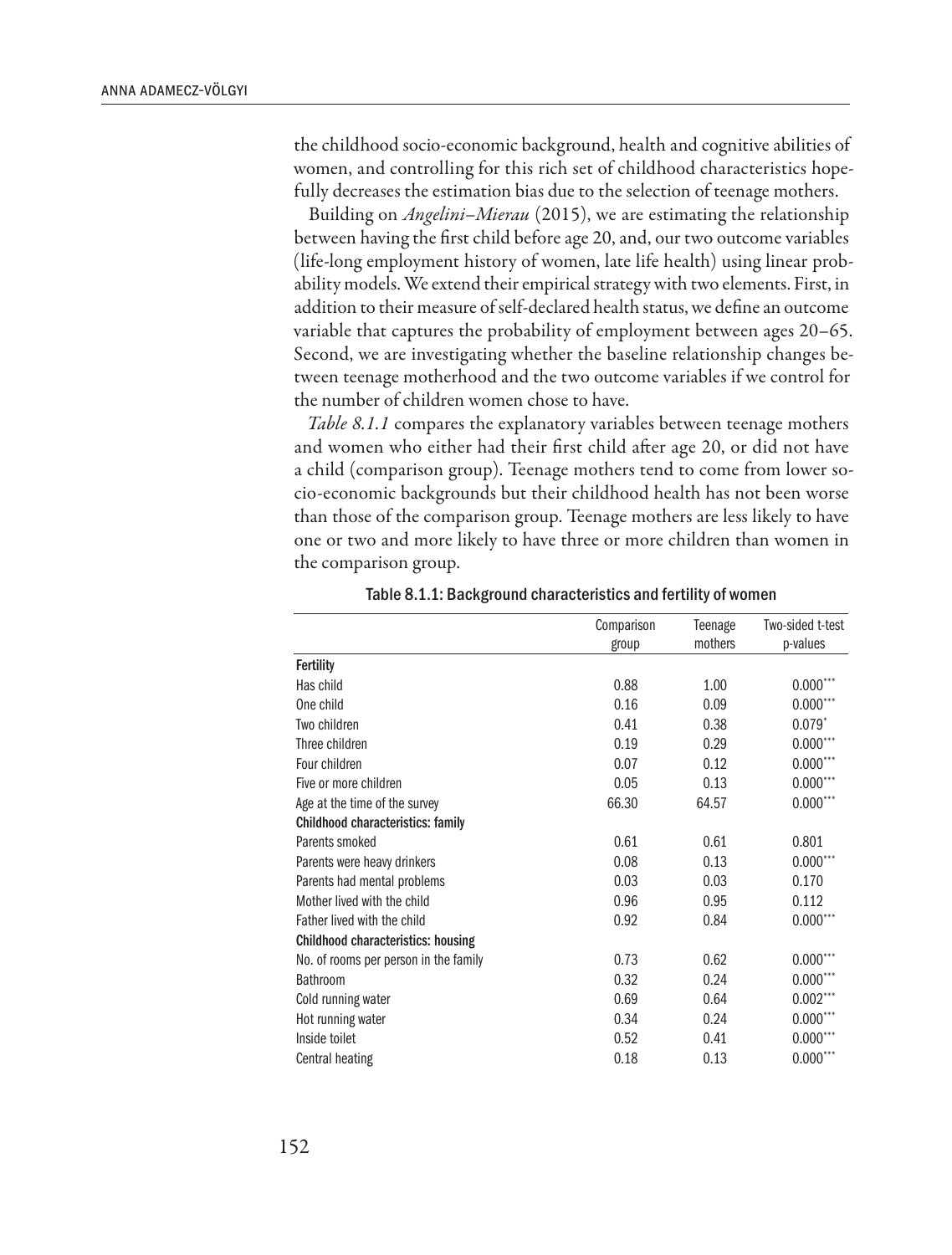|                                                                    | Comparison<br>group | Teenage<br>mothers | Two-sided t-test<br>p-values |
|--------------------------------------------------------------------|---------------------|--------------------|------------------------------|
| Childhood characteristics: number of books at home                 |                     |                    |                              |
| $0 - 10$                                                           | 0.41                | 0.5                | $0.000***$                   |
| $11 - 25$                                                          | 0.23                | 0.26               | $0.075*$                     |
| $26 - 100$                                                         | 0.23                | 0.18               | $0.000***$                   |
| 101-200                                                            | 0.07                | 0.04               | $0.000***$                   |
| $200+$                                                             | 0.06                | 0.04               | $0.001***$                   |
| Childhood characteristics: higher skills relative to peers         |                     |                    |                              |
| Math                                                               | 0.32                | 0.25               | $0.000***$                   |
| Grammar                                                            | 0.41                | 0.31               | $0.000***$                   |
| Childhood characteristics: occupation of the head of the household |                     |                    |                              |
| Legislator, senior official or manager                             | 0.05                | 0.03               | $0.021$ **                   |
| Professional                                                       | 0.04                | 0.01               | $0.000***$                   |
| Technician or associate professional                               | 0.05                | 0.02               | $0.001***$                   |
| Clerk                                                              | 0.06                | 0.03               | $0.000***$                   |
| Service, shop or market sales worker                               | 0.08                | 0.07               | 0.200                        |
| Skilled agricultural or fishery worker                             | 0.28                | 0.26               | 0.432                        |
| Craft or related trades worker                                     | 0.21                | 0.23               | 0.109                        |
| Plant/machine operator or assembler                                | 0.05                | 0.06               | 0.222                        |
| Elementary occupation                                              | 0.16                | 0.24               | $0.000***$                   |
| Childhood characteristics: childhood health in general             |                     |                    |                              |
| Excellent or very good                                             | 0.34                | 0.35               | 0.449                        |
| Childhood health: prevalence of illnesses                          |                     |                    |                              |
| Infectious disease                                                 | 0.84                | 0.83               | 0.694                        |
| Polio                                                              | 0.01                | 0.01               | 0.593                        |
| Asthma                                                             | 0.02                | 0.02               | 0.564                        |
| Respiratory problems                                               | 0.03                | 0.03               | 0.794                        |
| Allergies                                                          | 0.03                | 0.04               | 0.717                        |
| Severe diarrhoea                                                   | 0.01                | 0.01               | 0.796                        |
| Meningitis/encephalitis                                            | 0.01                | 0.01               | 0.764                        |
| Chronic ear problems                                               | 0.03                | 0.03               | 0.146                        |
| Speech impairment                                                  | 0.00                | 0.01               | 0.110                        |
| Difficulty seeing even with eyeglasses                             | 0.02                | 0.02               | 0.585                        |
| Severe headaches or migraines                                      | 0.05                | 0.06               | 0.323                        |
| Epilepsy, fits or seizures                                         | 0.00                | 0.01               | 0.331                        |
| Emotional, nervous, or psychiatric problems                        | 0.01                | 0.02               | 0.219                        |
| Broken bones, fractures                                            | 0.06                | 0.06               | 0.765                        |
| Appendicitis                                                       | 0.09                | 0.13               | $0.001***$                   |
| Childhood diabetes                                                 | 0.00                | 0.00               | 0.303                        |
| <b>Heart trouble</b>                                               | 0.01                | 0.01               | 0.457                        |
| Leukaemia or lymphoma                                              | 0.00                | 0.00               | 0.616                        |

*No. of observations:* comparison group: 11,669 teenage mothers: 981. Sources: Own estimation from the SHARELIFE data.

### Results

The first three columns of *Table 8.1.2* show the relationship between teenage motherhood and the probability of employment while the second three columns of the table show the relationship between teenage motherhood and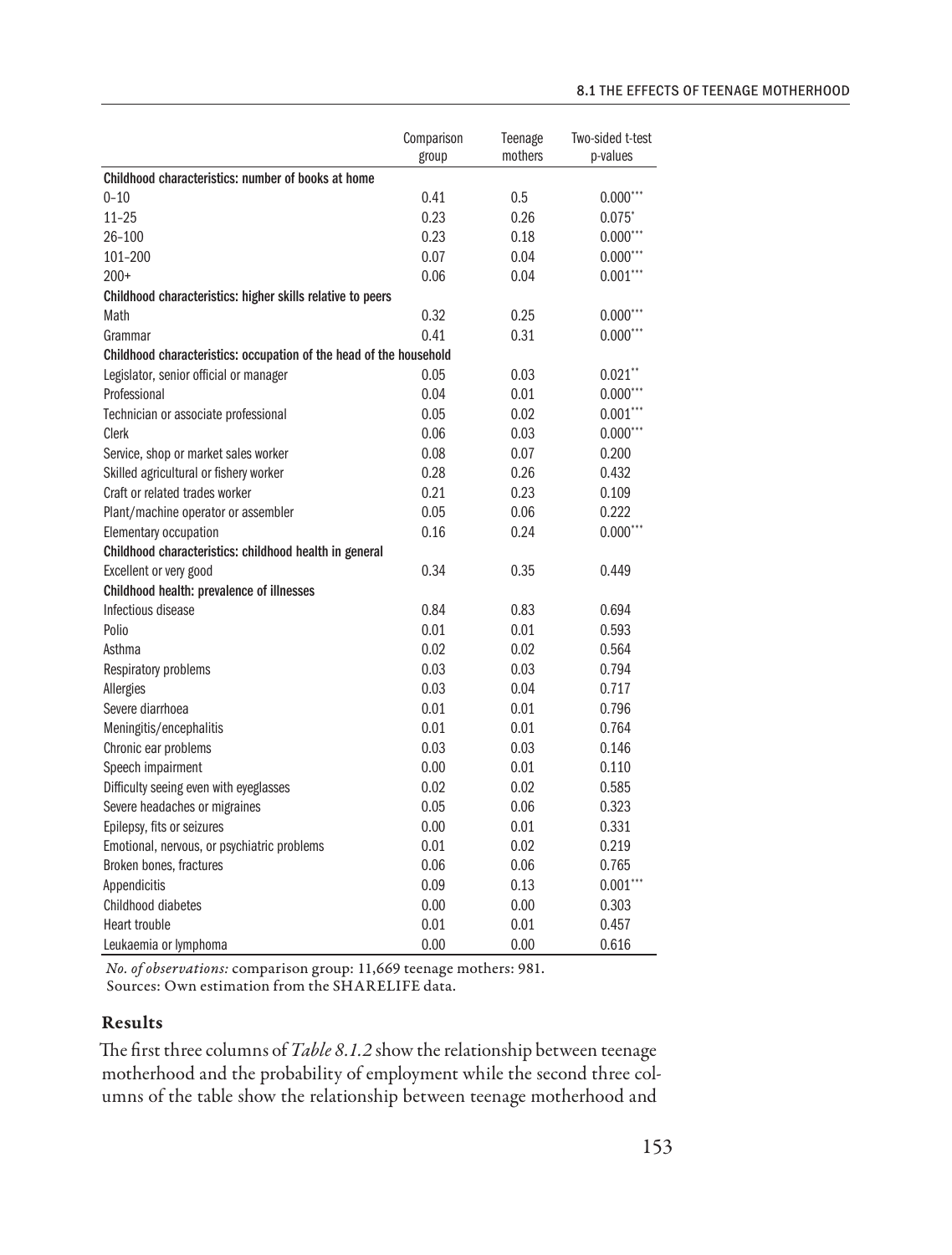late-life good health. Having no control variables in the models, both the probability of employment and late-life good health is negatively correlated with teenage motherhood (*column 1 and 4*). The negative relationship prevails even after controlling for a rich set of childhood characteristics of women (column *2 and 5*): teenage mothers work with a 4-percentage-point lower probability throughout their active years and they are 6 percentage points less likely to assess their health as good at the time of the data collection (in ages 50–89) than the comparison group. Expressed in percentages, the effect on employment is –6% while the effect on self-assessed health is –20%.

|                        | The effects of teenage motherhood on the probability of |             |          |                       |             |              |
|------------------------|---------------------------------------------------------|-------------|----------|-----------------------|-------------|--------------|
|                        | employment                                              |             |          | late-life good health |             |              |
|                        | (1)                                                     | (2)         | (3)      | (4)                   | (5)         | (6)          |
| Coefficient of teenage | $-0.055***$                                             | $-0.043***$ | $-0.004$ | $-0.091$ ***          | $-0.061***$ | $-0.066$ *** |
| motherhood             | (0.011)                                                 | (0.011)     | (0.011)  | (0.013)               | (0.013)     | (0.013)      |
| Control variables      |                                                         |             |          |                       |             |              |
| Age, age squared       | X                                                       | X           | χ        | X                     | X           | χ            |
| Country fixed effects  | X                                                       | X           | χ        | X                     | X           | X            |
| Childhood controls*    |                                                         | X           | Χ        |                       | X           | χ            |
| No. of children        |                                                         |             | χ        |                       |             | χ            |
| No. of observations    | 12,650                                                  | 12,650      | 12,650   | 12,650                | 12,650      | 12,650       |

| Table 8.1.2: The relationship between teenage motherhood |
|----------------------------------------------------------|
| and the outcome variables                                |

\* Childhood controls: all variables that are listed in *Table 8.1.1*. Robust standard errors in parentheses.

The average probability of employment is 0,502 (standard error: 0,003), the average probability of good late-life health 0,285 (standard error: 0,004) in the comparison group. The comparison group contains women having their first child after age 20 and childless women. Result are similar if childless women are not included in the sample.

Sources: Own estimation from the SHARELIFE data.

The 3<sup>rd</sup> and 6<sup>th</sup> columns extend the models with the number of children women had during their lives. Controlling for the number of children practically eliminated the negative effects of teenage motherhood on the probability of employment (3rd column) while it has not changed the effect on late-life good health ( $6<sup>th</sup>$  column). It seems that the number of children could be a potential channel of the effect of teenage fertility on employment, while teenage motherhood affects late-life health outcomes through other channels.

#### Conclusions

3 Teenage motherhood as a binary variable regressed on the explanatory variables of our models gives  $R^2 = 0.03$  and  $F = 7$ , both indicates really poor performance.

It has to be emphasized again that this chapter does not claim to identify the causal effects of teenage motherhood. Although the SHARE data allow us to control for a rich set of childhood characteristics of women, these characteristics can only explain a small share of the variation of teenage motherhood.<sup>3</sup> In spite of this, it is interesting that controlling for the number of children